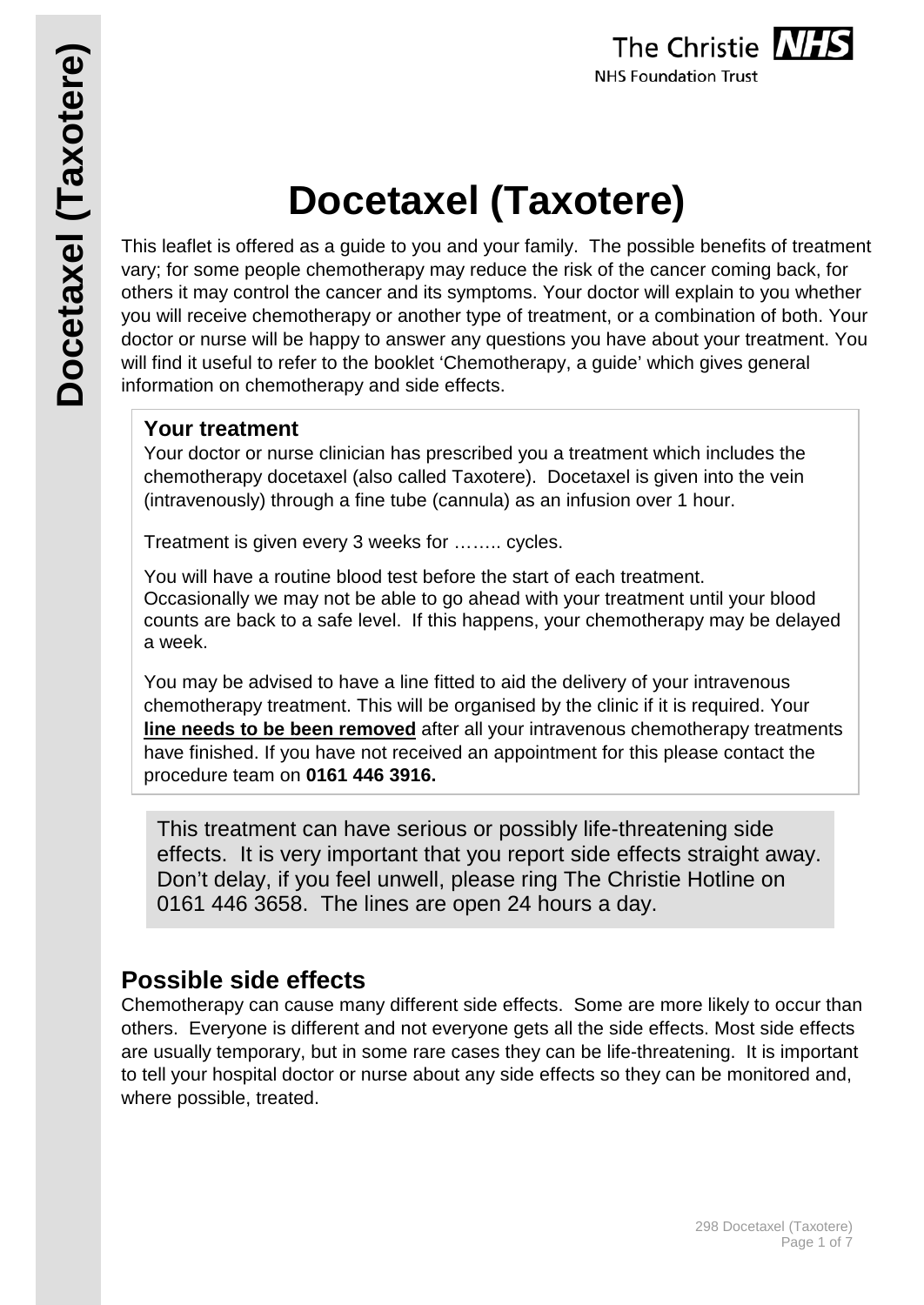# • **Increased risk of serious infection**

You are vulnerable to infection while you are having chemotherapy. Minor infections can become life-threatening in a matter of hours if left untreated. Symptoms of infection include fever, shivering, sweats, sore throat, diarrhoea, discomfort when you pass urine, cough or breathlessness. We recommend that you use a **digital** thermometer so you can check your temperature. You can buy one from your local chemist.

GCSF, a growth factor which stimulates the bone marrow to make white blood cells, may be used during chemotherapy treatment to help reduce the risk of infection.

#### **If you feel unwell, you have symptoms of an infection or your temperature is 37.5ºC or above, or below 36ºC contact The Christie Hotline straight away**.

# • **Anaemia (low number of red blood cells)**

While having this treatment you may become anaemic. This may make you feel tired and breathless. Let your doctor or nurse know if these symptoms are a problem. You may need a blood transfusion.

# • **Bruising or bleeding**

This treatment can reduce the production of platelets which help the blood clot. Let your doctor know if you have any unexplained bruising or bleeding, such as nosebleeds, bloodspots or rashes on the skin, and bleeding gums. You may need a platelet transfusion.



Remember to take your dexamethasone tablets twice daily for three days (or according to your doctor's instruction). **Start taking the dexamethasone the day before your chemotherapy.** This is important – dexamethasone helps to prevent allergic reactions to the chemotherapy and helps to prevent fluid retention. If you forget, tell your chemotherapy nurse before you have treatment.

#### **Please note:**

- Some people may have an **immediate allergic reaction** to the chemotherapy. You may feel short of breath, develop a rash on your body and have red flushes. *This is temporary but call your nurse immediately.* The nurse can give you an injection to stop this.
- Your **dexamethasone tablets** should be taken with food as they may cause indigestion. They may also increase your appetite. You should take them earlier in the day, for example with breakfast and lunch, since they can make you feel more alert and prevent sleep.
- These dexamethasone tablets can **alter your mood** causing you to feel low, irritable or agitated. Please tell the doctor at your next clinic if this is a problem.

#### • **Grapefruit**

Please do not eat grapefruit or drink grapefruit juice while you are having treatment as this can interact with the docetaxel.

#### • **Blood sugar**

Steroids can cause your blood sugar to rise. If you are diabetic then you may need to increase the dose of any diabetic medication you take (insulin or tablets). You should discuss this with your doctor before starting the chemotherapy.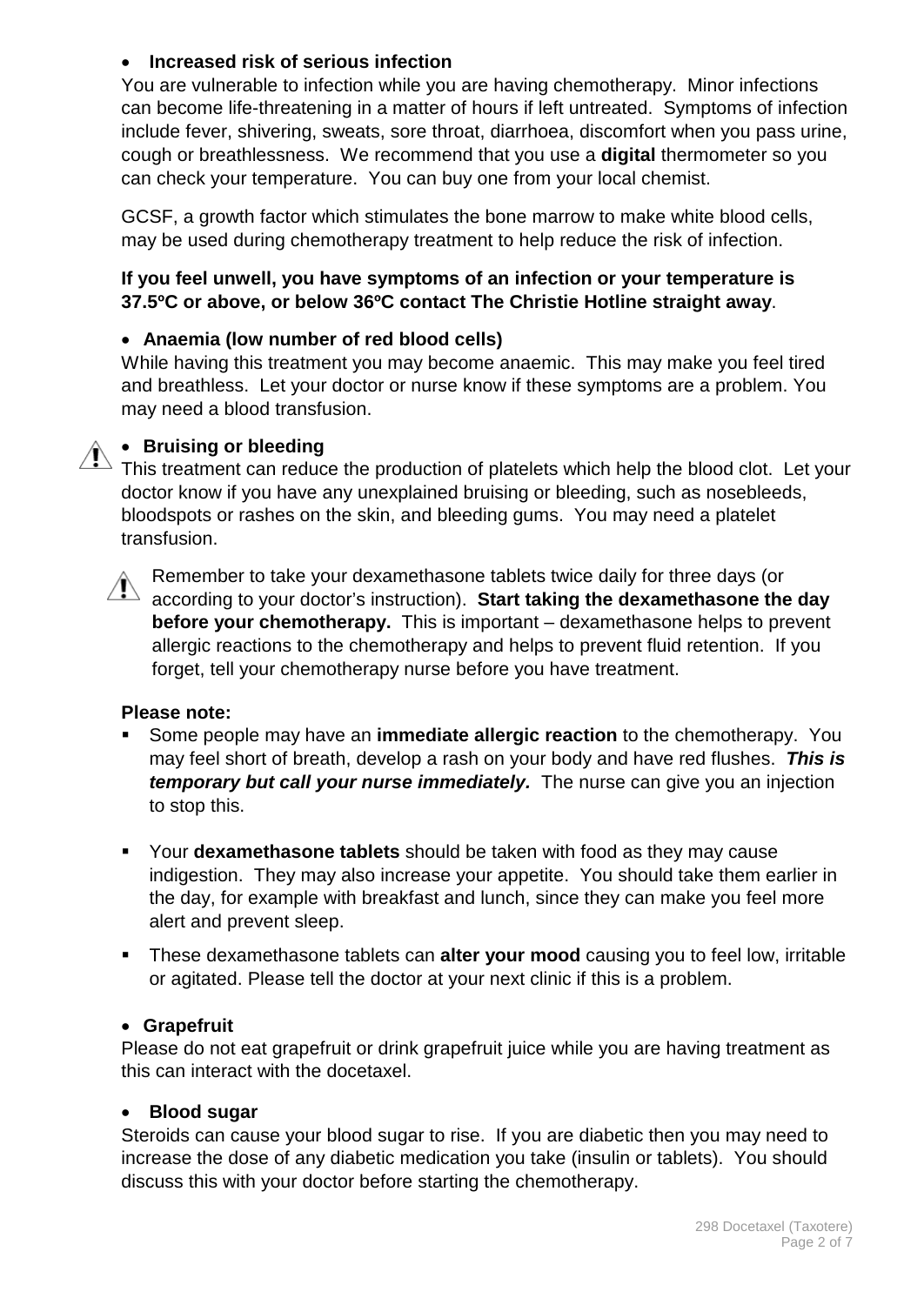# **Common side effects (more than 1 in 10)**

# • **Lethargy**

Some chemotherapy may make you feel tired and lacking in energy. It can be frustrating when you feel unable to cope with routine tasks. You may benefit from additional support during your treatment. Complementary therapies may be helpful. Speak to your nurse or doctor for further information. If necessary, take time off work. Gentle exercise, such as walking, can be beneficial.

# • **Hair loss**

Hair loss is usually total. The hair falls out gradually 10 to 14 days following your first course of treatment. Body and facial hair can also fall out. The time scale varies from person to person. Please remember that this is a temporary side effect and your hair will grow back when your treatment is complete. Very rarely, hair loss can be permanent. If you would like an appointment with the wig service, this can be arranged for you by visiting the cancer information centre. Ask the staff for a copy of the 'Wig fitting service'.

Cold caps are available to try and reduce the effects of hair loss. Please speak with your doctor or nurse if you would like further information.

The Maggie's Centre runs a Talking Heads hair loss support workshop for anyone who is anticipating or experiencing hair loss (both men and women). These sessions cover the practicalities of hair loss as well as offering support with its emotional impact. Contact Maggie's on **0161 641 4848** or email **manchester@maggiescentres.org**

# • **Heartburn**

Chemotherapy treatment can cause indigestion or reflux. If you experience this please contact The Christie Hotline. Heartburn can be treated with medication from your GP.

# • **Joint and muscle pain**

Pain in the joints (also called arthralgia) or muscles (also called myalgia) can be a temporary side effect while having chemotherapy. It is important to tell your doctor or nurse about this, so that appropriate painkillers can be prescribed.

# • **Diarrhoea**

If this becomes a problem at any point during your treatment, contact The Christie Hotline on **0161 446 3658** for advice. **If you develop severe diarrhoea it is important to contact The Christie straightaway as this may be a sign of a serious infection. Don't delay!**

# • **Tingling & numbness in the fingers or toes**

This is due to the effect of the chemotherapy on the nerves and is known as peripheral neuropathy. You may also notice that you have difficulty doing up buttons or similar tasks. Tell your doctor if you notice any numbness or tingling in your hands or feet. This usually improves a few months after treatment has finished although this may be permanent.

#### • **Changes in nails**

The nails may become brittle and their texture or colour may change. This change grows out over several months once the treatment has finished. The nail may lift from the nail bed. If this occurs be very diligent with hand washing. Contact The Christie straight away if you notice any discharge or oozing from the nail. Acrylic nails are not recommended.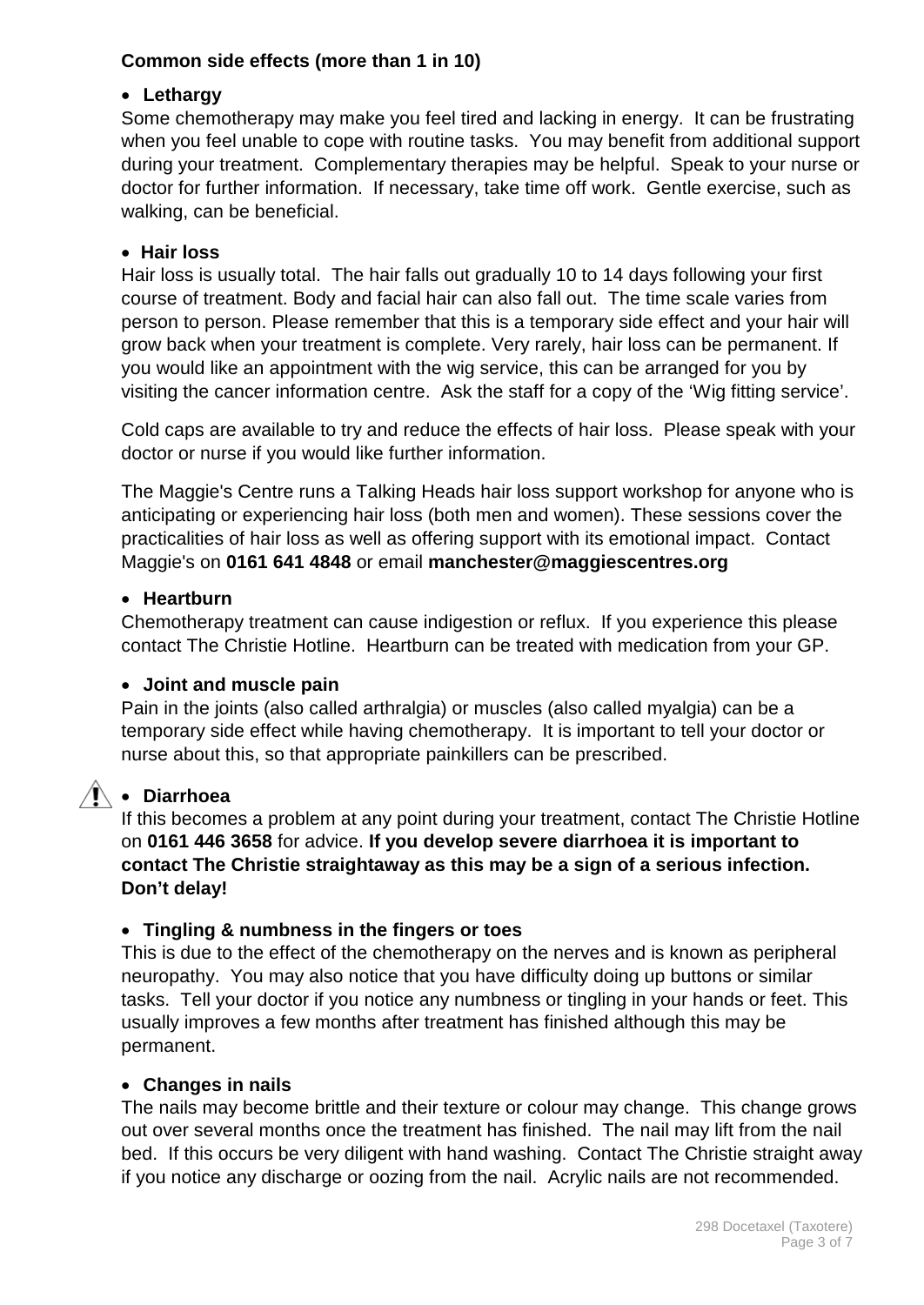#### • **Sore mouth**

Your mouth may become sore or dry, or you may notice small mouth ulcers during this treatment. Drinking plenty of fluids and cleaning your teeth regularly and gently with a soft toothbrush can help to reduce the risk of this happening. We can prescribe a mouthwash for you to use during treatment. You can dilute this with water if your mouth is sore. Ask your doctor or nurse for further advice. There is also general mouth care information in the chemotherapy booklet. If you continue to have a sore mouth, contact The Christie Hotline.

# • **Skin rash**

You may develop a skin rash. This is usually mild and easily treated. Please tell your doctor on your next visit.

# • **Fluid retention**

The chemotherapy can cause fluid retention, so that your hands and feet become swollen. This will be temporary but should you experience this contact your hospital doctor or nurse.

# • **PPE (palmar-plantar erythema)**

The skin on your hands and feet may become very dry, red and sore with some cracking. Tell your doctor so creams can be prescribed which can help. Your chemotherapy dose may need to change. Try to keep your hands and feet cool and if possible, uncovered.

# • **Increased sensitivity to the sun**

Your skin will tan/burn in the sun more easily. Sit in the shade; avoid too much sun and use sunblock cream and hats.

# • **Strange taste**

Chemotherapy can often leave a strange, metallic taste in your mouth. It can also make food seem tasteless and bland. Normal taste will usually come back after the treatment finishes. Ask the staff for dietary booklets which you may find helpful.

# • **For female patients only**

# **Loss of periods**

Due to the effect of chemotherapy on the ovaries, you may find that your periods become irregular or stop. This is more likely in women over the age of 40 when most women will notice some change in their periods. It is less common in women under the age of 40 but does still happen and can result in significant menopausal symptoms (see section below). Even if your periods stop completely during chemotherapy your periods may come back several years later. This means that you may be able to become pregnant even many years after chemotherapy. It is very important to use contraception if you don't want to get pregnant.

# **Menopausal symptoms**

When the ovaries stop working due to chemotherapy or during a natural menopause most women experience symptoms such as hot flushes, sweats (night and day) and vaginal dryness. These hormonal changes can make the vagina feel as though it has shrunk and become less easy to stretch. This is called vaginal atrophy and can result in discomfort, pain on sexual intercourse, itching and recurrent urine infections. If your ovaries don't start to work again the vaginal symptoms can be permanent, although the flushes and sweats tend to reduce and stop over a small number of years. Some women who have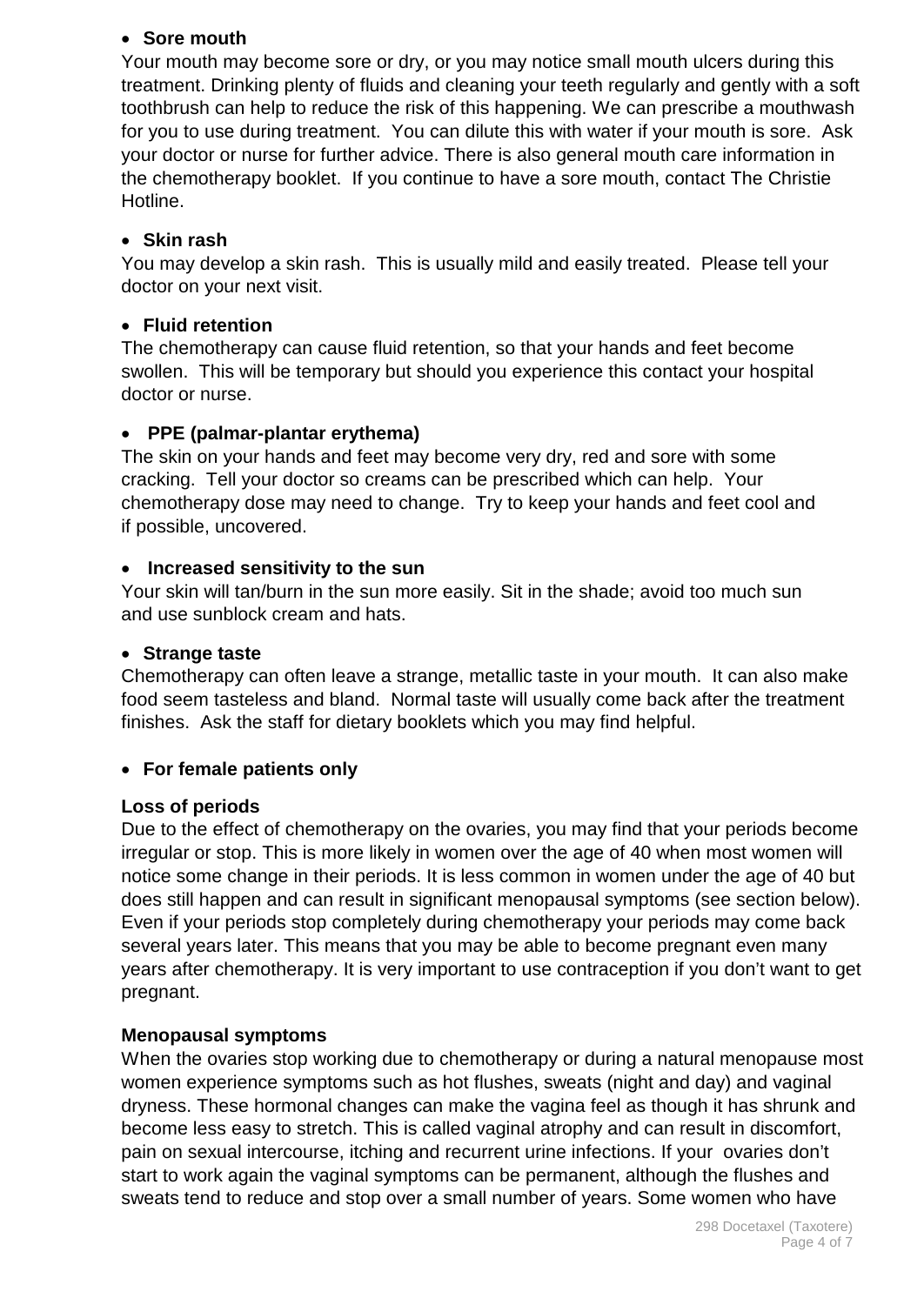already gone through the menopause may notice their symptoms worsening for a time after chemotherapy.

The vaginal symptoms can start early and the longer they are left the harder they can be to treat. Please contact your specialist nurse either in clinic or by phone when the symptoms first develop if you would like help. Symptoms can be managed in several ways including gels, pessaries and sometimes local oestrogen replacement.

You may also find it helpful to request the booklet 'Menopausal symptoms and breast cancer' by Breast Cancer Care (either from your breast care nurse, the cancer information centre at The Christie or online).

# **Uncommon side effects (less than 1 in 10)**

# • **Blood clots**

During chemotherapy you are more at risk of blood clots in the legs (DVT) or lungs (PE). Occasionally these clots can be life-threatening. To help prevent clots, keep mobile and drink plenty of non-alcoholic fluids.

# • **Nausea and vomiting (sickness)**

The severity of this varies from person to person. Anti-sickness medication may be given along with your chemotherapy to prevent this. You will be given anti-sickness tablets to take at home. If you continue to feel or be sick, contact your GP or this hospital, because your anti-sickness medication may need to be changed or increased.

# • **Constipation**

Try to drink plenty of fluids and eat foods high in fibre. Report this to your hospital doctor who may prescribe a suitable laxative. Ask the staff for a copy of Eating: Help Yourself which has useful ideas about diet when you are having treatment.

# • **Hyperpigmentation**

Your skin may appear darker in colour or lightly tanned, especially around the joints. This is known as hyperpigmentation. Asian and African-Caribbean people may develop noticeable light patches on their skin. The skin will return to normal when treatment is finished.

# **Rare side effects (less than 1 in 100)**

• **Infiltration** is when chemotherapy leaks outside the vein. If you develop redness, soreness or pain at the injection site **at any time** please let us know straight away.

# **Serious and potentially life threatening side effects**

In a small proportion of patients chemotherapy can result in very severe side effects which may rarely result in death. The team caring for you will discuss the risk of these side effects with you.

**Other medicines**: Please ask your doctor at The Christie for advice about any other medication you are taking, including non-prescribed medicines, complementary therapies and herbal medicines.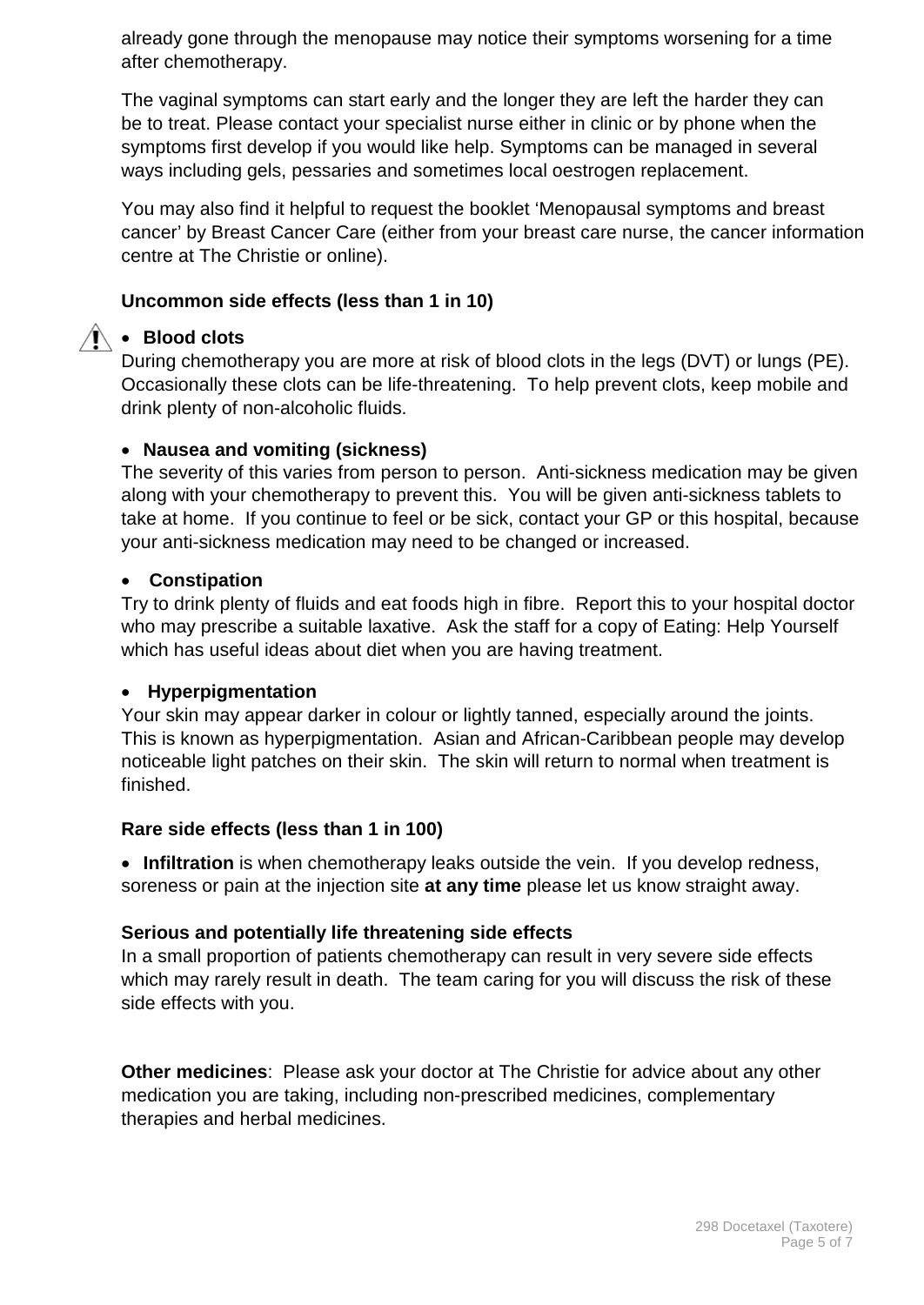# **Sex, contraception & fertility**

# **Protecting your partner and contraception:**

We recommend that you or your partner use a condom during sexual intercourse while you are having the course of chemotherapy. Chemotherapy is dangerous to unborn babies and you should not try to become pregnant whilst you are having chemotherapy. Using a condom will also protect your partner from any chemotherapy drugs that may be present in the semen or vagina.

If you suspect that you may be pregnant please tell your doctor immediately.

**Fertility:** This chemotherapy may affect your ability to have children. Your doctor or nurse should have discussed this with you. If not, please ask them before you start treatment.

# **Late side effects**

Some side effects may become evident only after a number of years. In reaching any decision with you about treatment, the potential benefit you receive from treatment will be weighed against the risks of serious long term side effects to the heart, lungs, kidneys and bone marrow. With some drugs there is also a small but definite risk of developing another cancer. If any of these problems specifically applies to you, the doctor will discuss these with you and note this on your consent form.

# **Contacts**

If you have any general questions or concerns about your treatment, please ring the area where you are having treatment:

| • Administration enquiries | 0161 918 7606 |
|----------------------------|---------------|
| • Chemotherapy nurse       | 0161 918 7171 |

| 5.0011511518677        | .             |
|------------------------|---------------|
| • Clinical trials unit | 0161 918 7663 |

Your key worker is: ....................................................................

Your consultant is: .....................................................................

Your hospital number is: ...........................................................

For advice ring The Christie Hotline on **0161 446 3658** (24 hours)